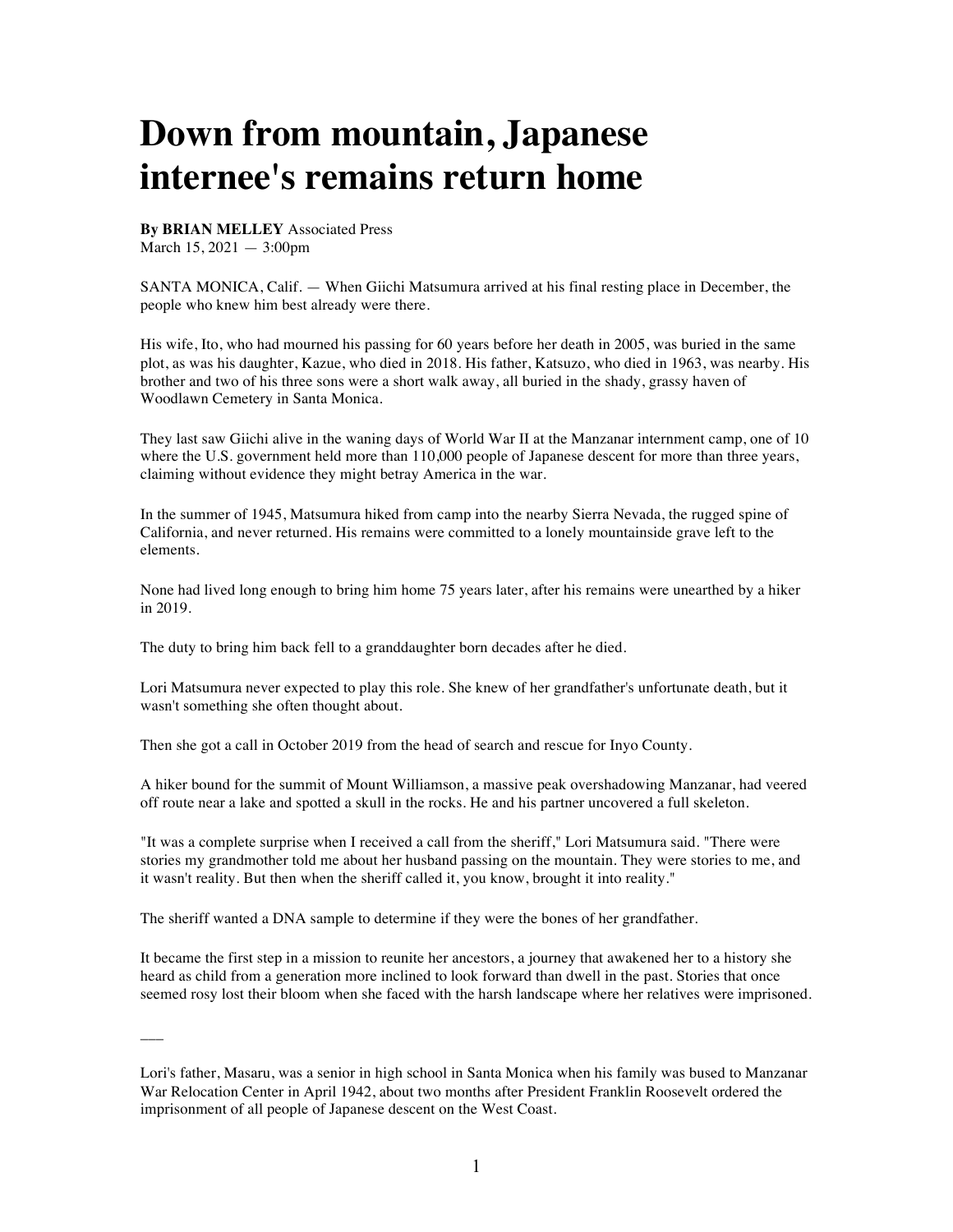Lori Matsumura always meant to visit Manzanar. Now she had to make the three hour drive north from Los Angeles.

In October 2019, she gave an oral DNA swab at the sheriff's station in Lone Pine and then drove a few miles north to the former camp, where the National Park Service operates it as a historic site.

The sentry house still stands at the entrance. A replica of one of eight guard towers and replica barracks, a latrine and a mess hall recreate what the camp looked like, minus hundreds of other structures once crammed in the square mile of high desert surrounded by barbed wire.

"How could something like this happen in America?" Lori thought.

She was only struck by the gravity of her family's loss when she visited the land they once inhabited.

Standing near a sign for Block 18, Matsumura was filled with sorrow looking at a barren patch of scraggly brush and weeds.

"I was blown away by how desolate the place was," she said. "Seeing it in person made it so sad for me. I don't think I could have survived that."

For the first time, Matsumura felt a connection to the place her family lived. Walking in their footsteps made it real.

While the buildings were gone, one reminder loomed large: Mount Williamson standing at 14,374 feet (4,381 meters) to the west.

 $\overline{\phantom{a}}$ 

Her grandfather hiked toward that peak on July 29, 1945 to paint while other men went fishing in a chain of alpine lakes. He got lost in a storm Aug. 2 and perished on the mountain.

The fishermen searched in vain when the weather cleared and then returned to camp, assuming he had retreated below. Subsequent search parties found only his sweater.

A local hiker discovered the body in the granite in September.

A burial party laid him to rest near one of the lakes. A piece of paper affixed provided his name, age and said, "Rest in Peace" in Japanese characters.

 $\overline{\phantom{a}}$ 

After Lori's DNA was matched with a tooth found in the grave, she and other family members went to the county coroner's office to view the remains.

As Coroner Jason Molinar began to lead Lori and her niece, Lilah, from his office to a private viewing room, Lori halted in the doorway to reassure the scared 11-year-old.

"They're just his bones. That's all it is," she said. "You'll be fine."

The gravesite location was not widely known so it initially appeared to be a mystery when hikers unearthed it Oct. 7, 2019. Inyo County Sheriff's officers flew by helicopter to retrieve the remains.